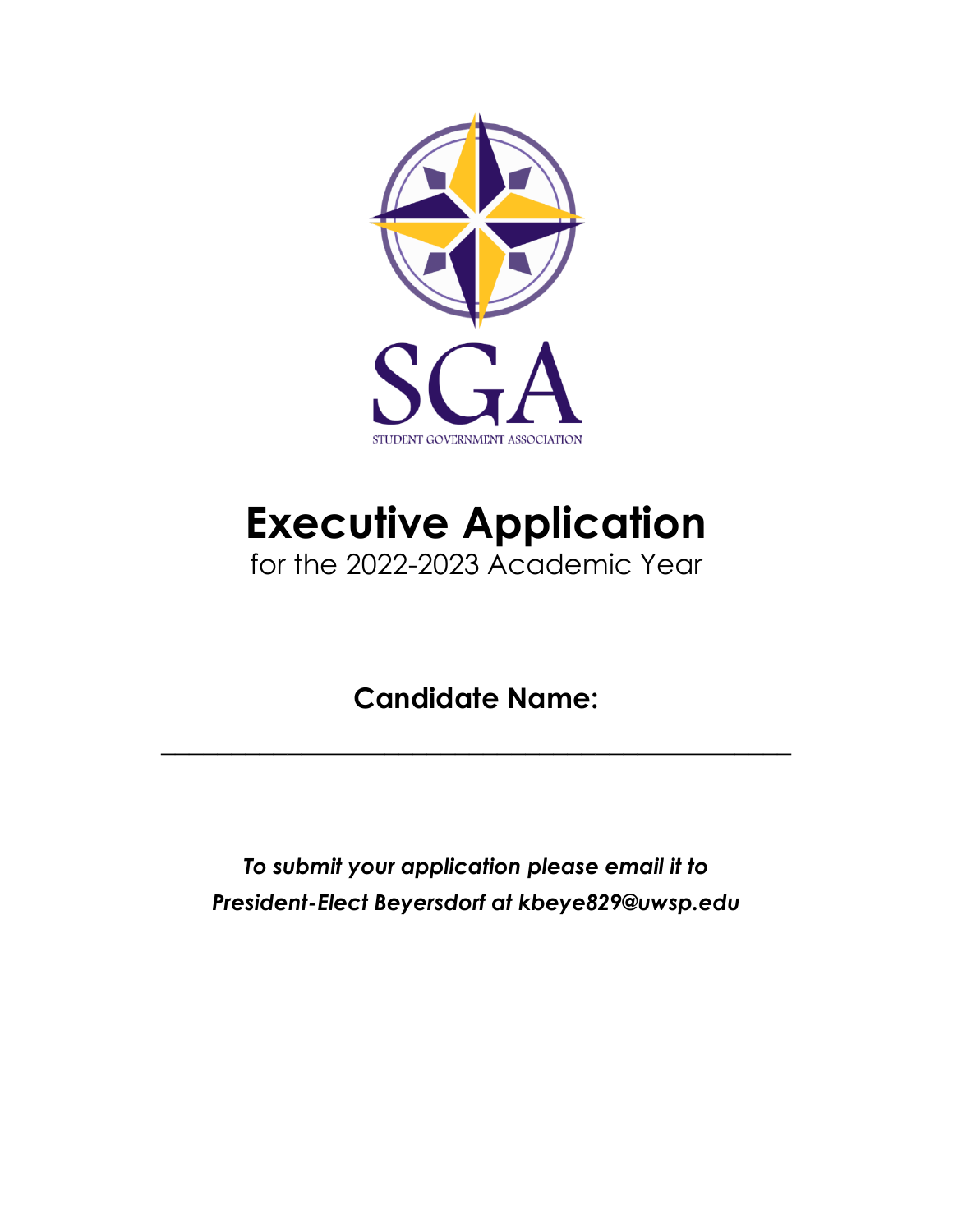## GENERAL INFORMATION:

| Name:                                         |                              |
|-----------------------------------------------|------------------------------|
| Student ID Number:                            | <b>Student Email:</b>        |
| <b>Preferred Address:</b>                     |                              |
| Preferred Phone:                              | Semesters Remaining at UWSP: |
| Grade Point Average 2.0 or above?             | Yes<br><b>No</b>             |
| Majors:                                       |                              |
| Minors:                                       |                              |
| Enrolled for 6 or more undergraduate credits? | No<br>Yes                    |
| Enrolled for 3 or more graduate credits?      | <b>No</b><br>Yes             |

### POSITIONS AVAILABLE:

#### *Position Descriptions located in the SGA Constitution & Bylaws*

*(Rank each position in the order in which you are interested in applying for and only those of interest; 1 being most preferred*, leave blank if no interest*)*

- **Example 3 Budget Director**
- **Example 25 Associate Budget Director**
- \_\_\_\_\_\_ Executive Director
- **EXECTED** Environmental and Sustainability Affairs Director
- \_\_\_\_\_\_ Inclusivity Director
- **Legislative Affairs Director**
- **Example 3** Health Services Student Director
- **Example 3 Student Life Affairs Director**
- Academic Affairs Director
- \_\_\_\_\_\_ Communication & Public Relations Director
- **Example 2** Graphic Designer & Web Weaver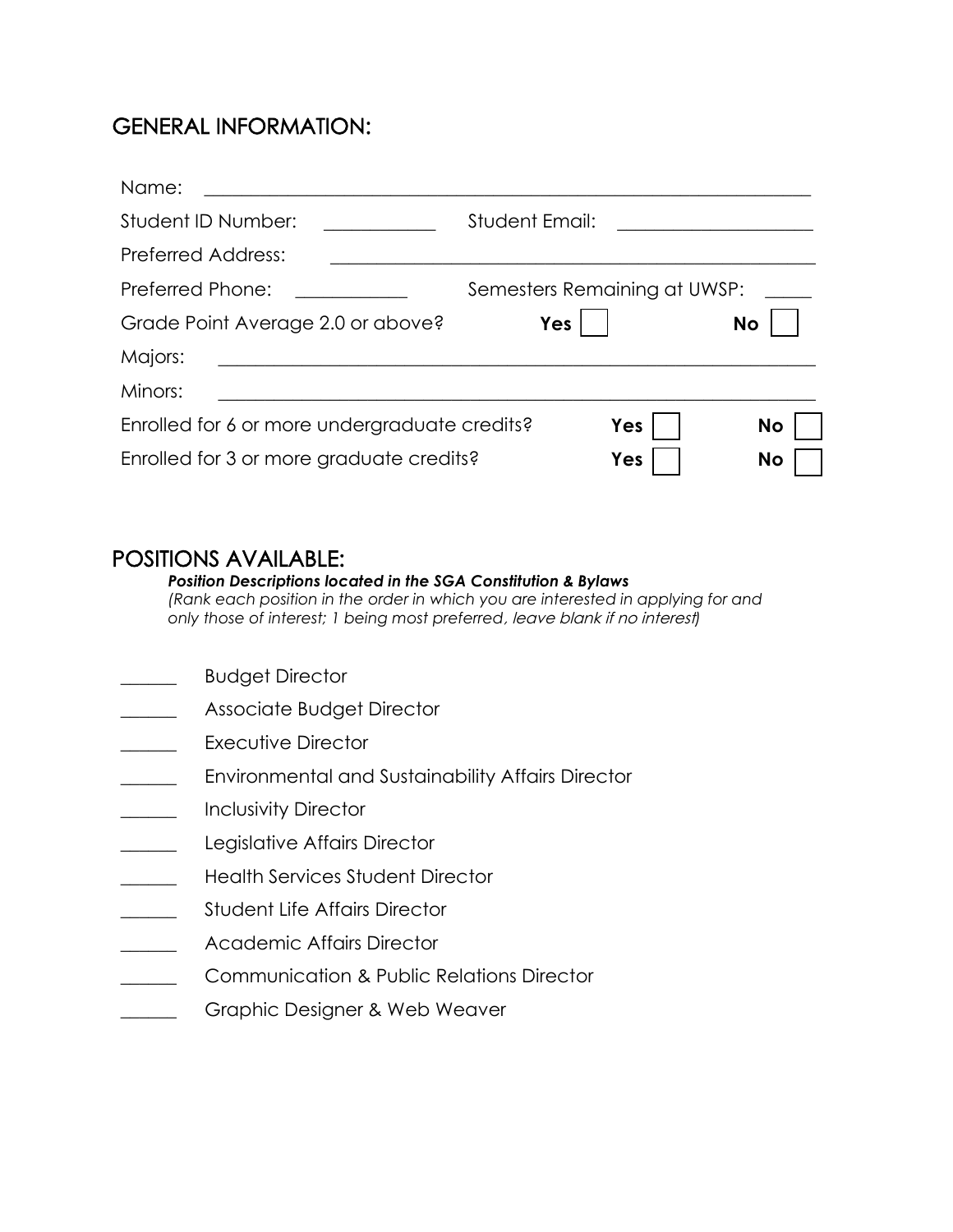## WORK/INTERNSHIP EXPERIENCE (MOST RELEVANT):

| Position Title: <u>____________________________</u> |                                                                                                                                                                                                                                                                           |
|-----------------------------------------------------|---------------------------------------------------------------------------------------------------------------------------------------------------------------------------------------------------------------------------------------------------------------------------|
| Employer:                                           | Employment Dates: _______________<br><u> 1980 - Johann Barbara, martin eta politikar</u>                                                                                                                                                                                  |
| Direct Supervisor:                                  | Phone:                                                                                                                                                                                                                                                                    |
| Primary Job Duties/Skills Learned:                  |                                                                                                                                                                                                                                                                           |
|                                                     |                                                                                                                                                                                                                                                                           |
|                                                     |                                                                                                                                                                                                                                                                           |
| Employer:                                           | Employment Dates: _______________<br><u> 1999 - Johann Harry Harry Harry Harry Harry Harry Harry Harry Harry Harry Harry Harry Harry Harry Harry Harry Harry Harry Harry Harry Harry Harry Harry Harry Harry Harry Harry Harry Harry Harry Harry Harry Harry Harry Ha</u> |
|                                                     | Phone: <u>______________</u>                                                                                                                                                                                                                                              |
| Primary Job Duties/Skills Learned:                  |                                                                                                                                                                                                                                                                           |
| <b>REFERENCES:</b><br>Name:                         | (Campus or Stevens Point area references preferred)                                                                                                                                                                                                                       |
| Phone:                                              | <u> 1989 - Johann Stoff, amerikansk politiker (d. 1989)</u>                                                                                                                                                                                                               |
|                                                     |                                                                                                                                                                                                                                                                           |
| Title:                                              | <u> 1989 - Jan Samuel Barbara, martin da shekara ta 1989 - An tsara tsara tsara tsara tsara tsara tsara tsara ts</u>                                                                                                                                                      |
| Name:                                               | <u> 1989 - Johann Barbara, martin amerikan basal dan berasal dalam basal dan berasal dalam basal dalam basal dala</u>                                                                                                                                                     |
| <b>Email:</b> Email:<br>Phone:                      |                                                                                                                                                                                                                                                                           |
|                                                     |                                                                                                                                                                                                                                                                           |
| Tille:                                              | <u> 1989 - Johann Stein, marwolaethau a bhann an t-Amhair Aonaichte an t-Amhair Aonaichte an t-Amhair Aonaichte a</u>                                                                                                                                                     |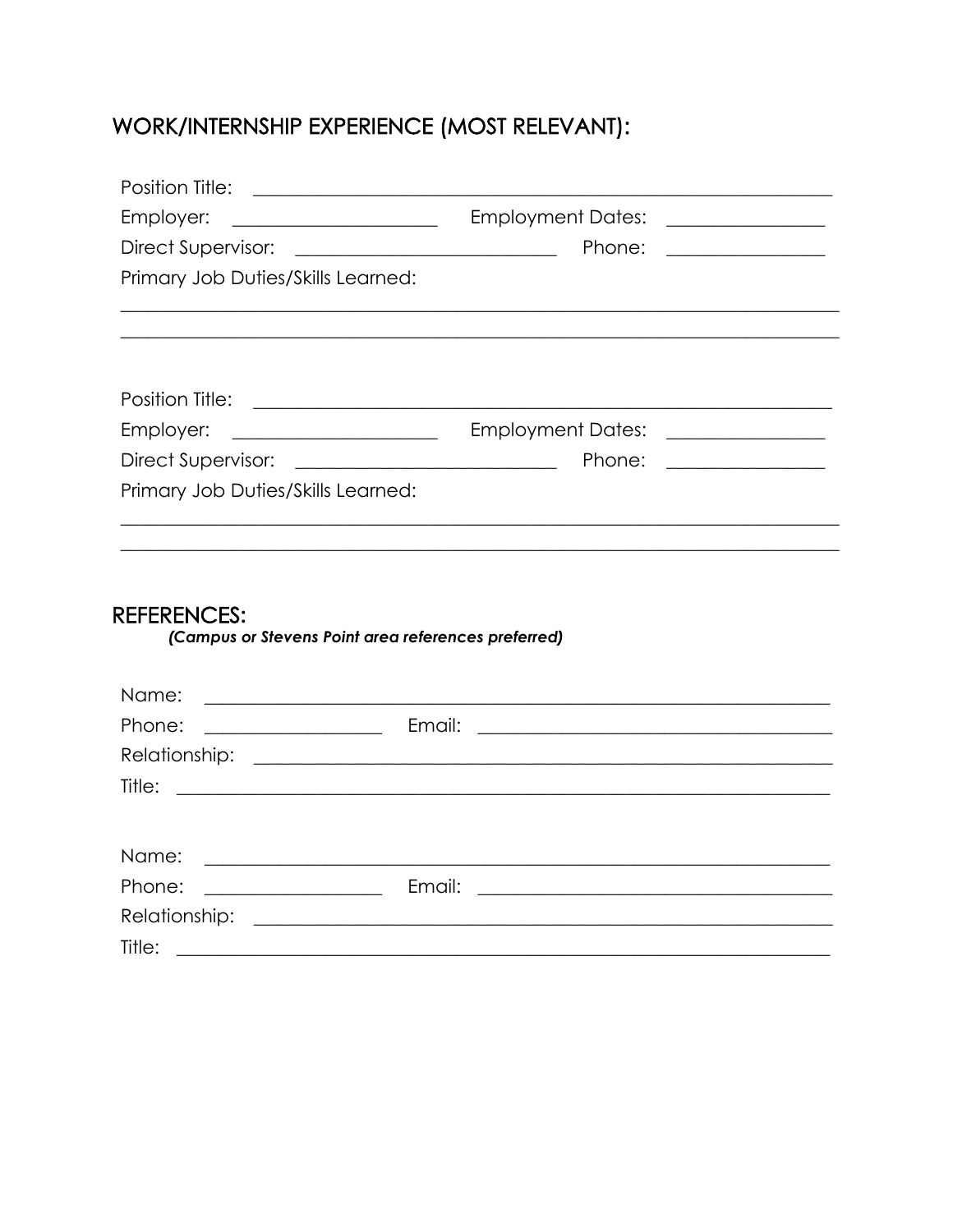## PLEASE ANSWER THE FOLLOWING**:**

| I give my permission for my references and previous employers to be contacted:<br><b>YES</b>                                                               | <b>NO</b> |
|------------------------------------------------------------------------------------------------------------------------------------------------------------|-----------|
| I give my permission for my academic standing and GPA to be checked:<br><b>YES</b><br><b>NO</b>                                                            |           |
| I give my permission for blind references to be contacted:<br><b>YES</b>                                                                                   | <b>NO</b> |
| (Answer only if applying for the Budget Director position)<br>Are you able to fulfill the requirement of working over the summer and winter breaks?<br>YES | <b>NO</b> |

## IN ORDER TO COMPLETE YOUR APPLICATION, PLEASE SUBMIT THE FOLLOWING**:**

- 1. This form, completed in its entirety
- 2. A cover letter, either focused on your first preference or (if your interest is tied equally between two positions) explaining both interests
- 3. Your Resume
- 4. Typewritten responses to the questions on the following page